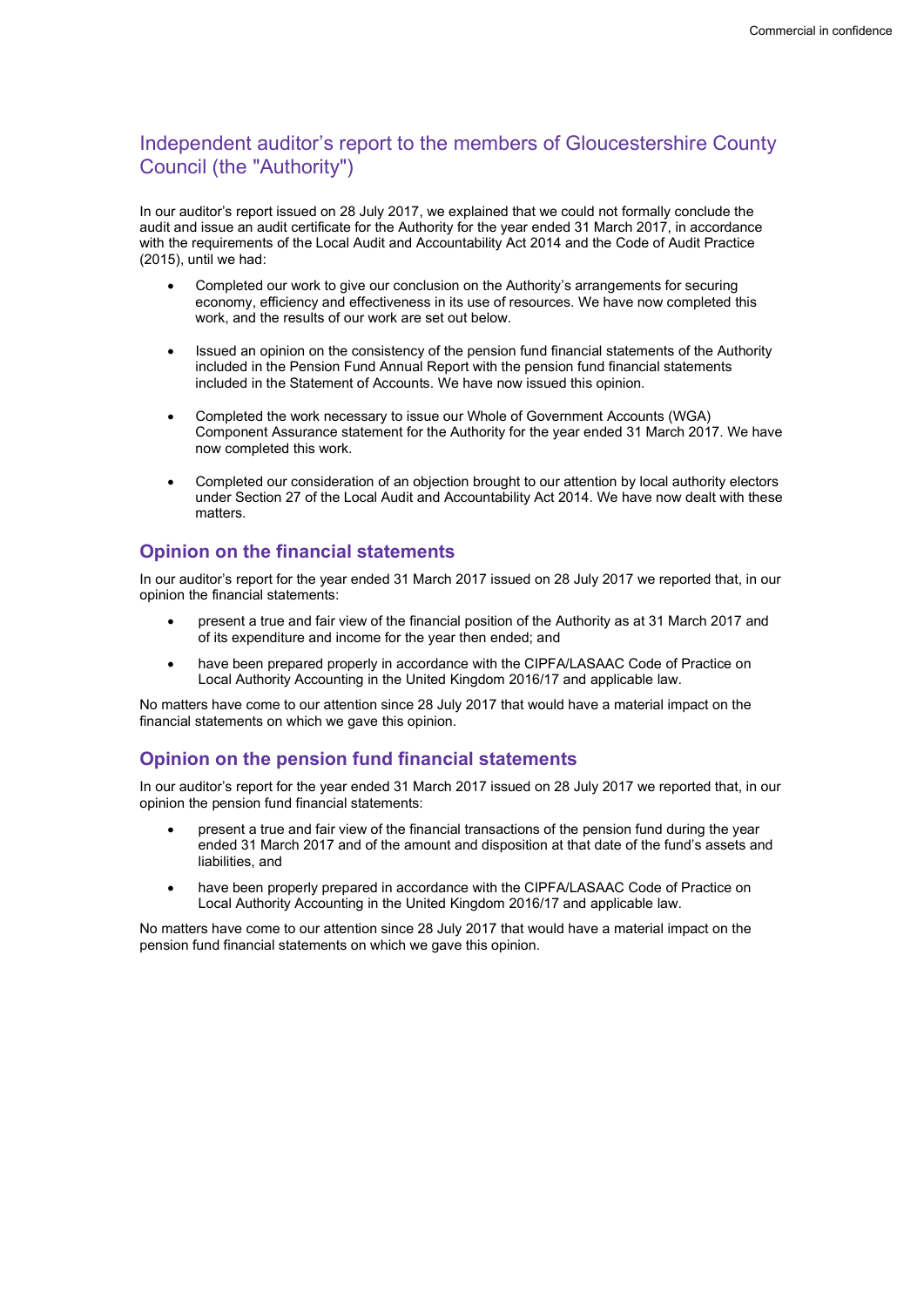# Report on other legal and regulatory requirements - Conclusion on the Authority's arrangements for securing economy, efficiency and effectiveness in its use of resources

#### Qualified conclusion

On the basis of our work, having regard to the guidance issued by the Comptroller and Auditor General in November 2016, except for the effects of the matter described in the basis for qualified conclusion section of our report, we are satisfied that, in all significant respects, Gloucestershire County Council put in place proper arrangements for securing economy, efficiency and effectiveness in its use of resources for the year ended 31 March 2017.

### Basis for qualified conclusion

Our review of the Authority's arrangements for securing economy, efficiency and effectiveness in its use of resources identified the following matter:

In June 2017 Ofsted published a report on services for children in need of help and protection, children looked after and care leavers in Gloucestershire based on their inspection visit in February and March 2017. The overall judgement was that children's services in Gloucestershire were inadequate.

Ofsted's report highlighted that senior leaders had not sufficiently prioritised or improved the quality of social work practice since services for children in need of help and protection were judged inadequate in 2011 and that the quality of services to children and families had deteriorated significantly. As a result, there were serious and widespread failures for children in need of help and protection.

Having considered the findings and conclusions of the 2017 Ofsted inspection, together with the results of our audit work, we have concluded that this matter is evidence of weaknesses in proper arrangements for understanding and using appropriate and reliable financial and performance information to support informed decision making and performance management.

#### Responsibilities of the Authority

The Authority is responsible for putting in place proper arrangements for securing economy, efficiency and effectiveness in its use of resources, to ensure proper stewardship and governance, and to review regularly the adequacy and effectiveness of these arrangements.

#### Auditor's responsibilities for the review of the Authority's arrangements for securing economy, efficiency and effectiveness in its use of resources

We are required under Section 20(1)(c) of the Local Audit and Accountability Act 2014 to be satisfied that the Authority has made proper arrangements for securing economy, efficiency and effectiveness in its use of resources. We are not required to consider, nor have we considered, whether all aspects of the Authority's arrangements for securing economy, efficiency and effectiveness in its use of resources are operating effectively.

We have undertaken our review in accordance with the Code of Audit Practice 2015, having regard to the guidance on the specified criterion issued by the Comptroller and Auditor General in November 2016, as to whether in all significant respects the Authority had proper arrangements to ensure it took properly informed decisions and deployed resources to achieve planned and sustainable outcomes for taxpayers and local people. The Comptroller and Auditor General determined this criterion as that necessary for us to consider under the Code of Audit Practice 2015 in satisfying ourselves whether the Authority put in place proper arrangements for securing economy, efficiency and effectiveness in its use of resources for the year ended 31 March 2017.

We planned our work in accordance with the Code of Audit Practice 2015. Based on our risk assessment, we undertook such work as we considered necessary to be satisfied that the Authority has put in place proper arrangements for securing economy, efficiency and effectiveness in its use of resources.